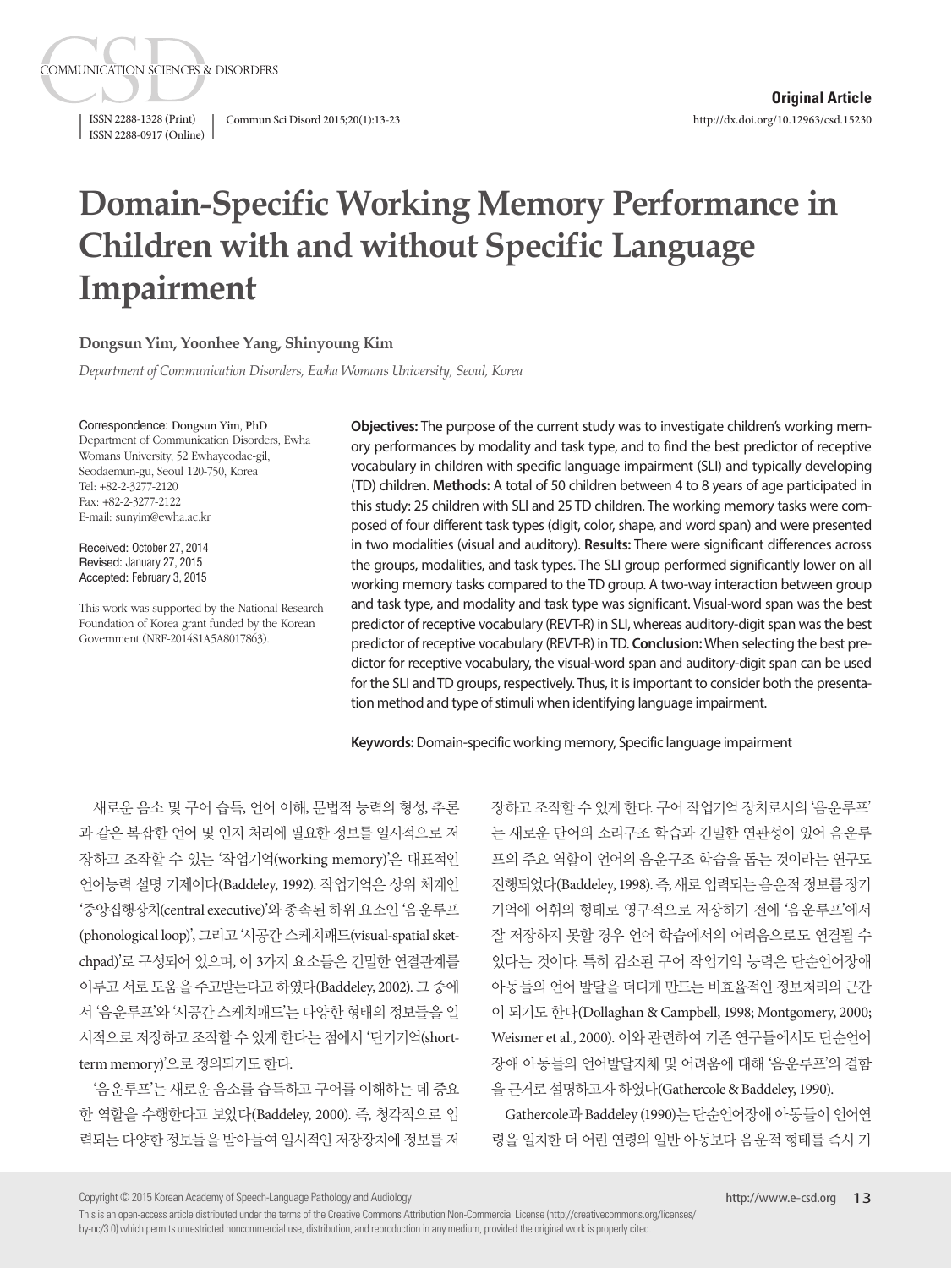

억하도록 요구하는 과제에서 더 유의한 손상을 보인다고 하였다. 특히 '비단어 따라말하기' 과제에서의 결함이 유의하게 나타났는 데, 실제로 청각적으로 접해보지 못한 음운적 형태를 완벽하게 인 식하고 저장하는 것에 단순언어장애 아동들이 유의하게 어려움을 나타낸 것이다. 이러한 단순언어장애 아동의 비단어 따라말하기에 서의어려움은구어단기기억의손상을근거로한다고보았으며, 비 단어 따라말하기 능력은 더 전통적인 작업기억 측정 도구로 활용 되어온 '숫자 따라말하기'와 밀접하게 연관성을 가진다고 보고되었 다(Gathercole, Willis, Baddeley, & Emslie, 1994).

국내의 선행연구로는 학령전기 아동을 대상으로 음운작업기억 능력을 측정하는 '숫자 따라말하기' 과제와 음운정보회상능력을 측정하는 '빠른 이름대기' 과제의 유의한 상관관계를 밝힌 연구가 있다(Kim & Kim, 2006). 또한, '단어 따라말하기'를 통한 언어성 작업기억과 문장이해와의 상관을 살펴 본 연구에서는 단순언어장 애 아동이 또래 일반 아동과 비교하여 언어성 작업기억의 효율이 저하되어 있었으며, 그것이 특히 피동문의 이해에서 어려움을 보이 는 것과 긴밀한 연관성이 있음을 보여주었다(Kweon & Kim, 2004). 또 다른 선행연구에서는 학령기 단순언어장애 아동과 일반 아동 을대상으로 Gaulin과 Campbell (1994)이제작한경쟁언어처리과 제(competing language processing task, CLPT)의 수행력을 비교 한 결과, 예/아니오 정오판단에서는 집단 간 차이가 유의하지 않았 으나, 단어 회상 과제에서는 단순언어장애 아동 집단의 수행력이 유의하게낮은것으로나타났다(Weismer, Evans, & Hesketh, 1999).

작업기억의 또 다른 하위 요소인 '시공간 스케치패드'는 시각적 이미지 및 공간적 정보 등을 일시적으로 저장 및 조작하는 기능을 수행한다(Swanson & Siegel, 2001). 즉, 시각적 정보 및 자극을 처리 하는 데에 필수적이며, 시공간적인 자료의 저장 및 인출에 유용한 근거가 된다. 단순언어장애 아동의 '시공간 스케치패드' 능력과 관 련된 연구는 '음운루프'에 비해서는 상대적으로 많지 않으나, 몇몇 연구들에서 단순언어장애 아동의 작업기억 손상이 시공간 영역에 서도 나타나며, 그 결과 이 아동들의 언어 결함에 영향력을 미친다 는 결과들이 제시되었다(Montgomery, 1993; Poppen, Stark, Eisenson, Forrest, & Wertheim, 1969). 이와 관련하여 단순언어장애 아 동의 시공간 스케치패드 능력을 '매트릭스' 과제를 통해 살펴본 국 내 연구에서 단순언어장애 아동이 또래 일반 아동에 비해 음운루 프 능력뿐 아니라 시공간 스케치패드 능력에서도 제한점을 보인다 는 연구결과가 있었다(Hong & Yim, 2014).

반면 단순언어장애 아동 및 일반 아동 집단간 시각 및 비구어 작 업기억에서는 차이가 나타나지 않는다는 연구결과들도 있다(Alt, 2013; Riccio, Cash, & Cohen, 2007). 이러한 연구결과에 따르면 단 순언어장애 아동들이 장기기억에서 시각 및 비구어적 자극을 찾고 또 다시 정보를 재구성하여 유지 및 처리하기 위해 필요한 능력을 어느 정도 소지하고 있다고 볼 수 있다. 이에 대해 Alt (2013)는 단순 언어장애 아동의 시각적 작업기억 결함에 영향을 미칠 수 있는 요 소들을 분석하였을 때, 일반 아동에 비해 단순언어장애 아동에게 서 시각 작업기억 능력에서의 제한이 나타나기는 하였으나 일부 조 건에 한정되었으므로 시각적 작업기억에서 유의하게 제한된 용량 을가지고있다고하기에불충분하다고하였다.

이와 같이 단순언어장애 아동의 작업기억과 그에 따른 언어능력 간의 관계는 많은 선행연구들에서 검토된 바 있다. 작업기억은 언 어능력을 예측할 수 있는 하나의 요인일 수 있으며(Leonard et al., 2007), 작업기억 과제에 사용되는 자극의 종류 및 강도, 제시방식 및 반응형태, 과제의 난이도, 대상자의 연령범위 등에 따라 작업기 억수행에대한해석이다양하게나타날수있다(Archibald & Gathercole., 2007; Marton & Schwartz, 2003). 대부분의 연구들에서 아 동들의 작업기억을 평가할 때 작업기억의 자극 제시방식은 주로 시 각 또는 청각 두 가지 영역으로 제한하였으며(Herlitz, Airaksinen, & Nordström, 1999; Lewin, Wolgers, & Herlitz, 2001), 과제의 유형 으로는비단어따라말하기(Dollaghan & Campbell, 1998; Weismer et al., 2000), 셈 폭 기억하기(Danahy, Windsor, & Kohnert, 2007), 숫자 폭 기억하기(Adams & Gathercole, 1995; Thorndike, Hagen, & Sattler, 1986), 단어 폭 기억하기(Martin & Brownell, 2005) 등이 사용되었다. 본 연구에서는 선행연구들을 참고하고, 대상 아동의 연령을 고려하여 아동들에게 친숙한 자극을 다양한 인지영역에서 측정하고자자극의종류를단어, 숫자, 색깔, 모양으로통제하였다.

작업기억 과제를 처리하는 데에는 언어의 입력(지각, 표상)과 산 출(구어, 운동)에 필요한 다양한 경로가 관여하므로(Kim & Lee, 2013), 각각 시각 또는 청각 영역으로 제시 및 반응방법을 통제하여 살펴볼 필요가 있다. Keum, Kim과 Lee (2010)는 언어적 및 비언어 적정보처리에서의단순언어장애아동의특성을살펴본결과, 단순 언어장애 아동 집단은 청지각 및 시지각 처리에서 모두 유의하게 낮은 수행결과를 보였으며, 반응속도에서도 청각과제 수행 시 또래 일반 아동 집단에 비해 유의하게 느린 반응속도를 보였다. 이러한 결과는 단순언어장애 아동들이 특히 청각적 정보처리의 결함이 있 을 가능성을 시사하였다. 그러나 기존의 선행연구들에서는 시각 또는 청각영역에서 다양한 작업기억 과제를 사용하였으며, 연구결 과 역시 일관되지 않았다(Archibald & Gathercole, 2006; Bavin, Wilson, Maruff, & Sleeman, 2005; Smyth & Scholey, 1996). 이에 본 연구에서는 작업기억 과제별로 각 자극을 시각과 청각영역으로 이원적으로제시하고아동이반응하는방법또한통제하여단순언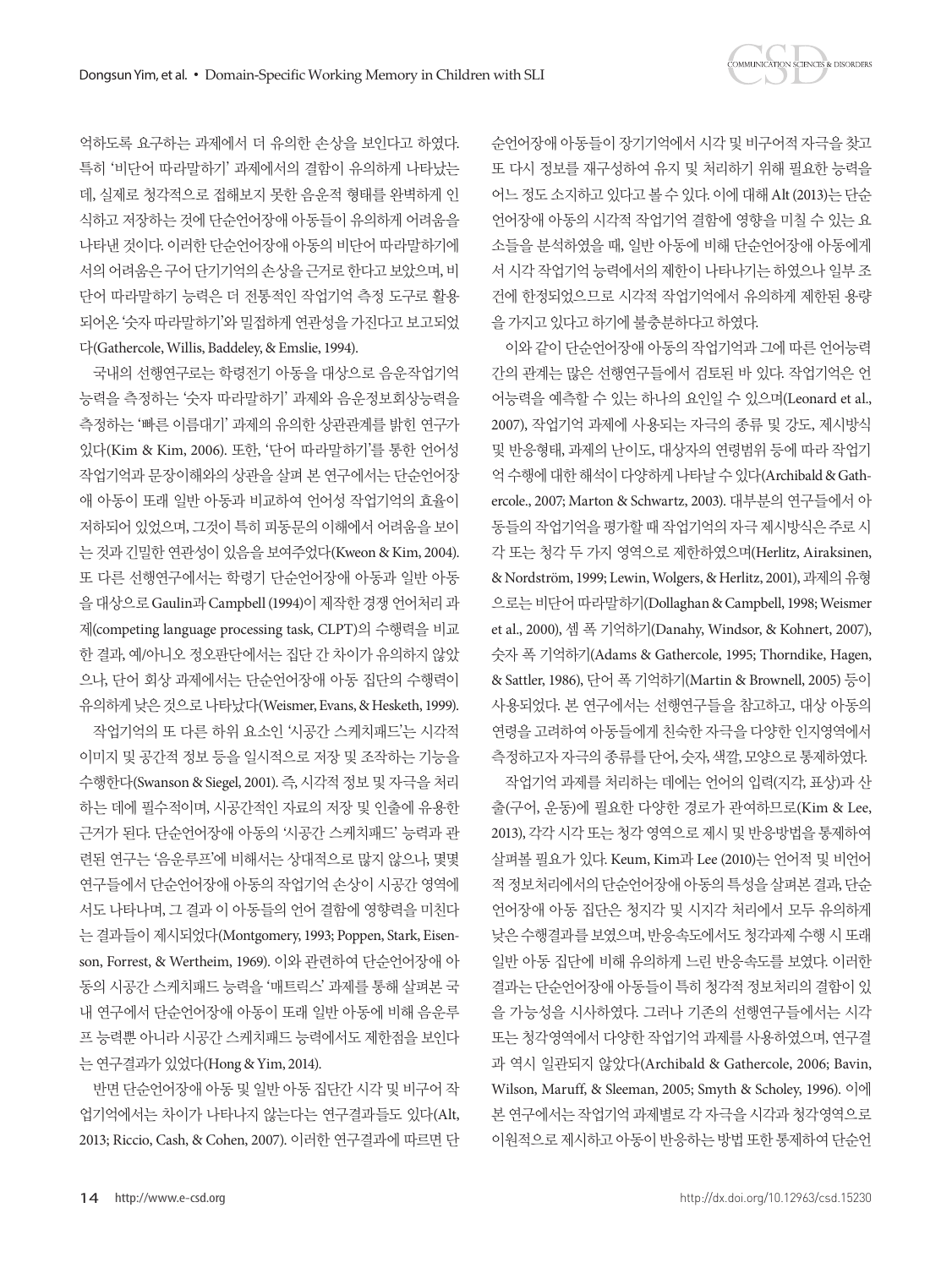어장애 아동이 또래 일반 아동과 비교하여 어느 영역의 작업기억에 어려움을보이는지세부적으로살펴보고자하였다.

한편 제한된 어휘발달은 단순언어장애 아동의 특징으로 많은 선 행연구들에서 밝힌 바 있으며(Adams & Gathercole, 1995; Bishop & Hsu, 2015), 아동기의 초기 어휘 습득은 어휘 크기와 어휘 다양도 를 결정하고, 이해 및 읽기, 쓰기 등 언어학습능력을 좌우하는 중요 한 요소이므로 아동의 어휘력을 예측할 수 있는 요인을 검토하는 작업도 필요하다. 따라서 본 연구에서는 작업기억의 하위 요소인 '음운루프'에서의 청각 및 구어적 작업기억 수행과 '시공간 스케치 패드'의 시각적 작업기억 수행을 각각 측정하기 위하여, 아동들이 생활환경에서 친숙하게 접할 수 있는 숫자, 색깔, 모양, 단어 4가지 유형의 자극을 청각 및 시각적 방법으로 제시하고, 아동들에게 청 각과제에서는 구어(verbal)로, 시각과제에서는 비구어(pointing)로 반응하도록 통제하였다. 즉, 과제 유형 및 시·청각적 제시 방식에 따 른 작업기억 수행을 단순언어장애 및 또래 일반 아동 집단간 비교 하고자 하였다. 또한, 각 집단에서 수용 어휘력을 가장 잘 예측해줄 수 있는 과제는 무엇이며, 수용 어휘력 예측 요인이 집단에 따라 다 르게나타나는지알아보고자하였다.

#### 연구 방법

#### 연구 대상

본 연구는 서울 및 수도권 지역에 거주하는 만 4-8세 단순언어장 애 아동 25명(남 15, 여 10), 연령 및 성별이 일치하는 또래 일반 아 동 25명, 총 50명을대상으로하였다.

단순언어장애 아동은 Leonard (1998)의 기준을 근거로 대상아 동으로 선정하였다. (1) 부모 및 교사에 의해 지적 능력은 정상 범주 에 속하지만, 언어 능력에 있어서는 부족함을 나타내는 것으로 보 고되었고, (2) K-ABC (Moon & Byun, 1997) 비언어성 지능검사 수 행에서 85점 이상의 점수를 받았으며, (3) 표준화 언어검사인 수용 어휘력검사 (Receptive Expressive Vocabulary Test; Kim, Hong, Kim, Jang, & Lee, 2009) 수행에서 수용어휘력 점수가 자신의 생활 연령에 해당하는 규준에서 -1.25 SD 미만이면서, (4) 기타 정서행동, 감각(시각 및 청각), 구강구조 및 기능의 이상, 사회적 상호작용 등 의 문제가 없고, 기타 신경학적 결함의 이력이 없는 아동을 대상으 로하였다.

또래 일반 아동은 (1) 아동의 어린이집 및 초등학교 담임 교사 또 는 주양육자에 의해 인지 및 신체, 언어 능력 모두에서 정상 범주에 속하는 것으로 보고되었으며, (2) K-ABC (Moon & Byun, 1997) 비 언어성 지능검사 수행에서 85점 이상의 점수를 받았으며, (3) 표준

화 언어검사인 수용어휘력검사(Receptive Expressive Vocabulary Test; Kim et al., 2009) 수행에서 수용어휘력이 정상 발달을 보이며, (4) 기타 정서행동, 감각(시각 및 청각), 구강구조 및 기능의 이상, 사 회적 상호작용 등의 문제가 없고, 기타 신경학적 결함의 이력이 없 는 아동으로 선정하였다. 일반 아동은 본 연구의 단순언어장애 집 단의 아동들과 일대일로 일치하였을 때, 생활연령이 3개월 이내에 속하는동일성별의아동들로선정하였다.

단순언어장애 아동 집단의 평균 생활연령은 68.24 (SD=14.35) 개월, 일반 아동 집단의 평균 생활연령은 68.12 (SD=14.31)개월이 었다. 단순언어장애 아동 집단의 비언어성 지능의 평균은 108.88 (SD=15.28)점, 일반 아동 집단의 비언어성 지능 평균은 112.84 (SD =7.27)점이었다. 또한, 단순언어장애 아동 집단의 수용어휘력은 38.08 (SD=19.87)점으로 등가연령은 3세 6-11개월, 일반 아동 집단 의수용어휘력은 72.28 (SD=21.70)점으로등가연령은 7세 0-5개월 이었다.

비교집단의 통제가 잘 이루어졌는지 확인하고자 독립표본 *t*검정 을 실시하였을 때, 수용어휘력 점수에 대한 집단간 차이가 통계적 으로 유의하였으며(*t*=-5.811, *p*<.001), 생활연령 및 비언어성 지능 에 대해서는 집단 간 차이가 나타나지 않았다. 본 연구에 참여한 아 동들의 생활연령, 비언어성 지능, 수용어휘력 점수의 평균 및 표준 편차를 Table 1에제시하였다.

#### 검사도구 및 절차

본 연구의 작업기억 검사도구는 Yim, Yang, Bae와 Han (2014)의 연구에서 사용된 과제를 사용하였으며, 과제에 삽입된 자극들이 연구대상 아동들의 작업기억을 측정하기에 적합한지에 대한 내용 타당도를 검증하기 위해 7명의 언어병리학 석사과정 수료 및 졸업 자들에게 내용 타당도에 관한 평가를 받은 결과, 검사에 사용된 자 료의 내용 타당도는 97.9%로 타당도가 검증되었다. 작업기억 과제 들은 모두 균형배치(counter balance)되어 각 아동에게 제시되었 다. 즉, 각 집단의 모든 참여 아동들은 총 4가지 중 한가지 방법으로

**Table 1.** Participants' characteristics

|                                   | $SLI(N=25)$    | $NL (N = 25)$ |           |
|-----------------------------------|----------------|---------------|-----------|
| Age (months)                      | 68.24 (14.35)  | 68.12 (14.31) | .030      |
| Nonverbal $10^a$                  | 108.88 (15.28) | 112.84 (7.27) | $-1.170$  |
| Receptive vocabulary <sup>b</sup> | 38.08 (19.87)  | 72.28 (21.70) | $-5.811*$ |
|                                   |                |               |           |

Values are presented as mean (SDs).

SLI= children with specific language impairment; NL= children with normal language.

<sup>a</sup>Korean-Kaufman Assessment Battery for Children (Moon & Byun, 1997), <sup>b</sup>Receptive & Expressive Vocabulary Test (Kim, Hong, Kim, Jang, & Lee, 2009), \**p* < .001.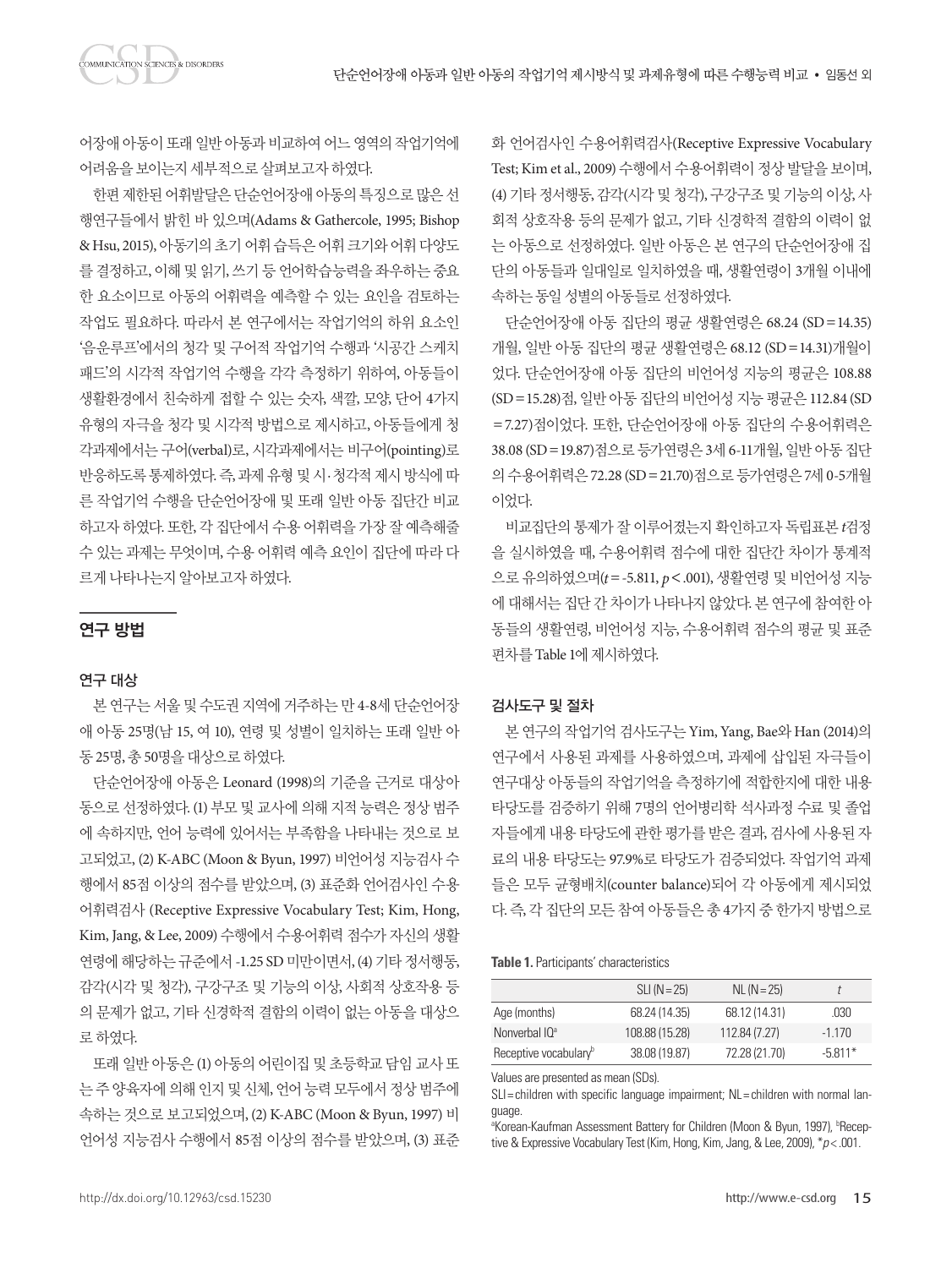과제를 수행하는데, 그 중 A그룹은 시각적 제시방법으로 숫자, 색 깔, 모양, 단어의 순으로 과제를 수행하고, B그룹은 청각적 제시방 법으로 숫자, 색깔, 모양, 단어의 순으로 과제를 수행하였다. 또한, C 그룹은 시각적 제시방법으로 단어, 모양, 색깔, 숫자의 순으로 과제 를 수행하였으며, D그룹은 청각적 제시방법으로 단어, 모양, 색깔, 숫자의순으로과제를수행하였다.

연구자는 아동이 시각적 과제 수행 시 "지금부터 컴퓨터 화면에 숫자(또는 색깔, 모양, 단어)가 보일 거야. 여러 개가 나올 건데 순서 를 잘 기억하고 손가락으로 알려주면 돼. 말로 하면 안되고 속으로 생각해서 손가락으로 순서를 눌러줘야 해."라고 지시한 후, 연습문 항으로 아동이 과제를 이해하면 본 문항으로 넘어간다. 청각적 과 제는 "지금부터 어떤 숫자(또는 색깔, 모양, 단어)들이 나오는 순서 를 소리로 들려줄 거야. 그 순서를 끝까지 잘 듣고, 방금 들었던 순 서대로 말해주면 돼."라고 지시한 후 연습문항으로 아동이 과제를 이해하면 본 문항으로 넘어간다. 자세한 세부과제 및 절차에 대한 설명은다음과같다.

#### 숫자 폭 기억하기(digit span)

숫자 폭 기억하기 검사는 자극이 시각(컴퓨터화면) 혹은 청각적 (녹음파일) 자극을 통해 제시된다. 시각과제에서 아동은 제시되는 숫자의 순서를 그대로 기억한 다음 마지막 화면에서 일렬로 제시되 는 전체 자극들을 보고 처음 나온 숫자부터 순서대로 하나씩 손가 락으로 가리키며, 청각과제에서는 구어로 따라 말하는 것으로 진 행된다. 자극의 폭은 2개의 숫자에서부터 시작하여 7개의 숫자까 지 6가지 조건으로 이루어져 있고 각 항목은 2번의 시행으로 구성 되어 있어 총 12항목으로 구성되어 있다. 각 항목의 숫자 자극은 '1' 에서 '9'까지 총 9가지 숫자들 중에서 무작위로 추출하여 나열하였 다. 아동의 수행은 모든 숫자의 순서를 정확히 나열한 경우 1점, 숫 자의 순서를 하나라도 틀리게 반응한 경우 0점으로 채점된다. 아동 이 과제의 수행 방식을 정확하게 이해할 수 있도록 충분한 연습 뒤 에 본 검사가 시작되며 아동이 정해진 방식(시각과제에서는 손으 로 가리키기, 청각과제에서는 구어로 말하기)이 아닌 다른 방식으 로 응답하지 않도록 사전에 지시한다(Yim et al., 2014).

#### 색깔 폭 기억하기(color span)

색깔 폭 기억하기 검사 역시 자극이 시각(컴퓨터화면) 혹은 청각 적(녹음파일) 자극을 통해 제시된다. 시각과제에서 아동은 제시되 는 색깔의 순서를 그대로 기억한 다음 마지막 화면에서 일렬로 제 시되는 전체 자극들을 보고 처음 나온 숫자부터 순서대로 하나씩 손가락으로 가리키며, 청각과제에서는 구어로 따라 말하는 것으로

진행된다. 자극의 폭은 2개의 색깔에서부터 시작하여 7개의 색깔 까지 6가지 조건으로 이루어져 있고 각 항목은 2번의 시행으로 구 성되어 있어 총 12항목으로 구성되어 있다. 각 항목의 색깔 자극은 '빨강', '주황', '노랑', '초록', '파랑', '보라', '분홍', '하양', '검정'으로 구성되어 있으며, 9가지의 색깔을 무작위로 추출하여 나열하였다. 아동의 수행은 모든 색깔의 순서를 올바르게 나열한 경우 1점, 한 개의 색깔이라도 잘못 나열한 경우 0점으로 처리한다. 아동이 과제 의 수행 방식을 정확하게 이해할 수 있도록 충분한 연습 뒤에 본 검 사가 시작되며 아동이 정해진 방식(시각과제에서는 손으로 가리키 기, 청각과제에서는 구어로 말하기)이 아닌 다른 방식으로 응답하 지않도록사전에지시한다(Yim et al., 2014).

#### 모양 폭 기억하기(shape span)

모양 폭 기억하기 검사 역시 자극이 시각(컴퓨터화면) 혹은 청각 적(녹음파일) 자극을 통해 제시된다. 시각과제에서 아동은 제시되 는 모양의 수서를 그대로 기억한 다음 마지막 화면에서 일렬로 제시 되는 전체 자극들을 보고 처음 나온 모양부터 순서대로 하나씩 손 가락으로 가리키며, 청각과제에서는 구어로 따라 말하는 것으로 진행된다. 자극의 폭은 2개의 숫자에서부터 시작하여 7개의 모양 까지 6가지 조건으로 이루어져 있고 각 항목은 2번의 시행으로 구 성되어 있어 총 12항목으로 구성되어 있다. 각 항목의 도형 자극은 '☆(해)', '♡(하트)', '->(화살표)', '◆(꽃)', ' $\pi$ (달)', '☆(별)', '□(네모)', '○(동그라미)', '△(세모)'로 구성되어 있으며, 9가지의 도형을 무작위 로 추출하여 나열하였다. 아동의 수행은 모든 도형의 순서를 올바 르게 나열한 경우 1점, 한 개의 도형이라도 잘못 나열한 경우 0점으 로 처리한다. 아동이 과제의 수행 방식을 정확하게 이해할 수 있도 록 충분한 연습 뒤에 본 검사가 시작되며 아동이 정해진 방식(시각 과제에서는 손으로 가리키기, 청각과제에서는 구어로 말하기)이 아 닌다른방식으로응답하지않도록사전에지시한다(Yim et al., 2014).

### 단어 폭 기억하기(word span)

단어 폭 기억하기 검사 역시 자극이 시각(컴퓨터화면) 혹은 청각 적(녹음파일) 자극을 통해 제시된다. 시각과제에서 아동은 제시되 는 단어의 순서를 그대로 기억한 다음 마지막 화면에서 일렬로 제 시되는 전체 자극들을 보고 처음 나온 단어부터 순서대로 하나씩 손가락으로 가리키며, 청각과제에서는 구어로 따라 말하는 것으로 진행된다. 자극의 폭은 2개의 숫자에서부터 시작하여 7개의 단어 까지 6가지 조건으로 이루어져 있고 각 항목은 2번의 시행으로 구 성되어 있어 총 12항목으로 구성되어 있다. 각 항목의 단어 자극은 '우리말 조음·음운 학습(Shin & Kim, 2002)'의 단어 중 한국 아동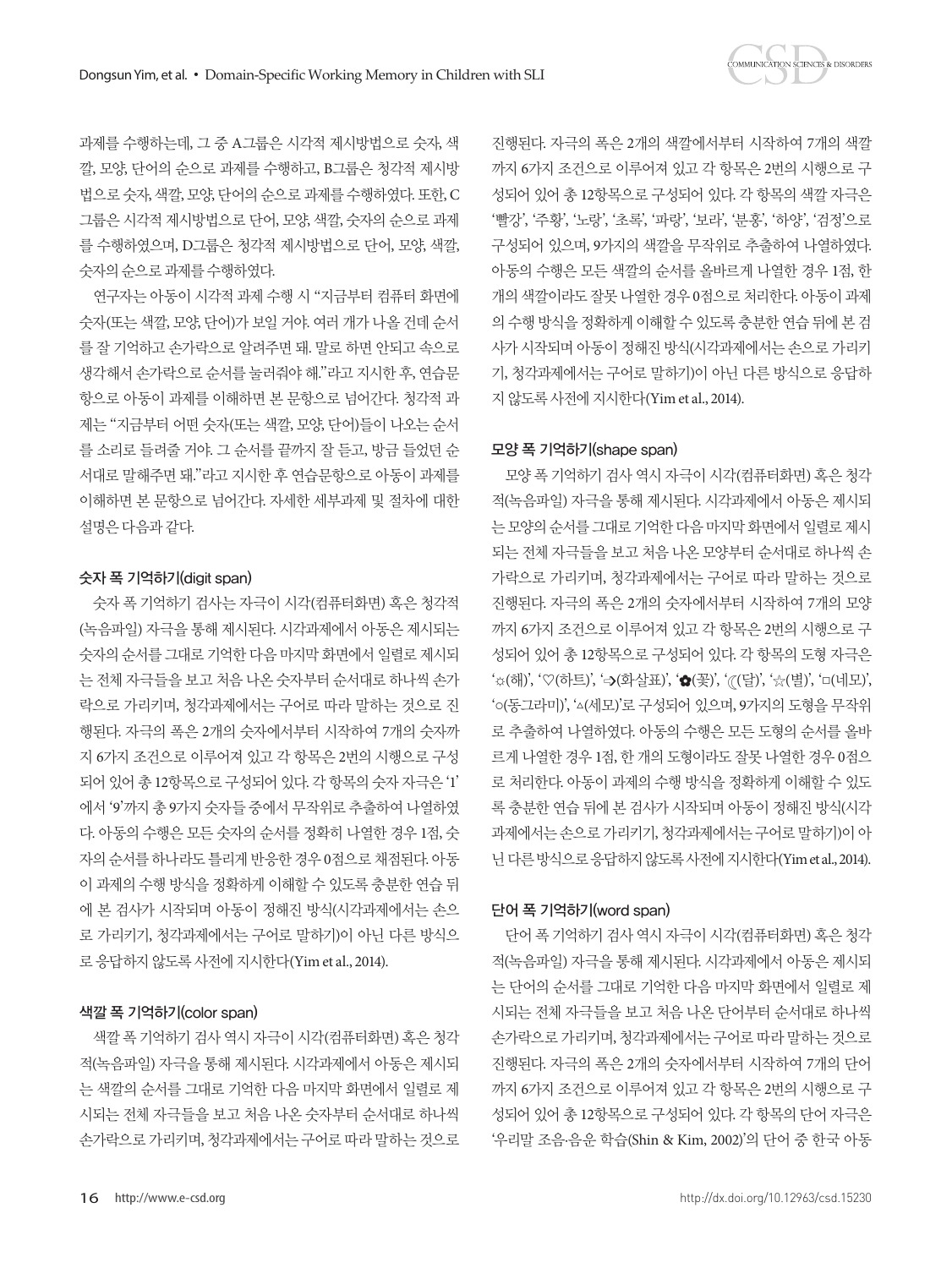의 어휘 습득(Lee, Jang, Choi, & Lee, 2009)의 2-3세 아동이 표현하 는 단어와 5-12세 아동의 기초 어휘를 바탕으로 어휘 난이도, 빈도 수, 음절수를 고려하여 제작되었으며 검사에 사용된 어휘의 음절 수는 3음절을 넘지 않도록 하였다. 제시되는 어휘는 시각자극 56 개, 청각자극 56개, 총 112개가 사용되었다. 아동의 수행은 모든 어 휘의 순서를 올바르게 나열한 경우 1점, 그렇지 않고 한 개의 어휘 라도잘못나열한경우 0점으로처리한다. 아동이과제의수행방식 을 정확하게 이해할 수 있도록 충분한 연습 뒤에 본 검사가 시작되 며 아동이 정해진 방식(시각과제에서는 손으로 가리키기, 청각과제 에서는 구어로 말하기)이 아닌 다른 방식으로 응답하지 않도록 사 전에지시한다(Yim et al., 2014).

#### 자료분석 및 결과처리

본 연구에서 사용된 작업기억 과제들은 모두 정반응 시 1점, 오 반응 시 0점을 부여하였으며, 각 과제는 총 12문항(작업기억 폭은 2 에서 7까지로 구성)으로 12점 만점이다. 모든 아동은 모든 문항을 처음부터 끝까지 수행하였다.

시·청각적 제시방식 및 과제 유형에 따른 단순언어장애 아동 및 또래 일반 아동 집단 간 작업기억 과제 수행의 차이를 알아보기 위 해삼원혼합분산분석(three-way mixed ANOVA)을실시하였으며, 유의한 차이를 보이는 요인을 보다 자세히 알아보기 위해 사후검정 을 실시하였다. 종속변수는 대상자가 수행한 작업기억 과제의 정확 도(원점수)이다. 또한, 각 집단에서의 수용어휘력(REVT-R)을 가장 잘 예측해줄 수 있는 작업기억 과제의 유형이 무엇인지 알아보기 위해 단계적 중다회귀분석(stepwise multiple regression)을 실시하 였다. 본 연구에서는 SPSS ver. 19 (SPSS Inc., Chicago, IL, USA)를 사용하여자료분석을실시하였다.

#### 연구 결과

## 시·청각적 제시방식 및 과제 유형에 따른 집단 간 작업기억 과제 수행 비교 분석

자극제시방식(시각, 청각) 및 과제 유형(숫자, 색깔, 모양, 단어)에

**Table 2.** Descriptive statistics of working memory span score by subgroups

서집단간수행차이의기술통계결과는 Table 2와같다.

단순언어장애 아동 및 일반 아동 집단간 시·청각적 제시방식 및 과제 유형에 따른 작업기억 과제 수행에 차이가 있는지 비교하기 위 해삼원혼합분산분석(three-way mixed ANOVA)을실시하였다.

그결과, 집단(*F*(1,48)=6.316, *p*<.05) 및자극제시방식(*F*(1,48)=7.961, *p*<.01), 과제유형(*F*(3,144)=19.009, *p*<.001)의주효과가유의하였다. 즉, 일반 아동 집단(M=5.080, SE=.339)이 단순언어장애 아동 집 단(M=3.875, SE=.339)에 비해 작업기억 과제의 수행력이 유의하 게 높았으며, 청각적 작업기억 과제의 수행력(M=4.690, SE=.224) 이 시각적 작업기억 과제의 수행력(M=4.265, SE=.276)보다 유의 하게 높게 나타났다. 네 가지 과제 유형의 주효과가 유의하게 나타 남에 따라 Bonferroni 사후비교분석을 실시한 결과, 숫자와 색깔 (*p*<.001), 숫자와 모양(*p*<.001), 단어와 색깔(*p*<.001), 단어와 모 양(*p*<.01) 간 차이가 유의하였다. 또한, 숫자, 단어, 모양, 색깔 작업 기억과제의순으로높은수행을보였다.

집단 간 과제 유형에 따른 작업기억 수행에 유의한 차이가 있는 지 알아본 결과, 이차 상호작용이 통계적으로 유의하였다(*F*(3,144)= 3.079, *p*<.05). 이에 따라 LMATRIX 및 MMATRIX를 사용하여 사후분석을 실시한 결과, 단순언어장애 아동 및 일반 아동 간의 숫 자와 색깔(*F*(1,48)=6.172, *p*<.05), 숫자와 모양(*F*(1,48)=4.224, *p*<.05) 의 차이가 통계적으로 유의하였다. 이에 대한 그래프는 Figure 1에 제시하였다.

시·청각적 제시방식 및 과제 유형별에 따른 작업기억 수행에 유 의한 차이가 있는지 살펴본 결과, 이차 상호작용이 통계적으로 유 의하였다(*F*(3,144)=17.145, *p*<.01). 이에 따라 MMATRIX를 사용하 여 사후분석을 실시한 결과, 시·청각적 제시방식에 따라 숫자는 색 깔(*F*(1,49)=29.400, *p*<.01)과 차이가 통계적으로 유의하였으며, 단 어는 숫자(*F*(1,49)=32.899, *p*<.01), 색깔(*F*(1,49)=7.832, *p*<.01), 모양 (*F*(1,49) =17.555, *p*<.01)과의 차이가 통계적으로 유의하였다. 이에 대한그래프는 Figure 2에제시하였다.

그 밖에 시·청각적 제시방식에 따른 집단 간 작업기억 수행에는 통계적으로 유의한 이차 상호작용이 나타나지 않았으며(*F*(1,48) = .398, *p*>.05), 집단과 시·청각적 제시방식 및 과제 유형에 대한 삼차

|                | Visual    |           |           |           | Auditory  |           |              |           |
|----------------|-----------|-----------|-----------|-----------|-----------|-----------|--------------|-----------|
|                | Digit     | Color     | Shape     | Word      | Digit     | Color     | <b>Shape</b> | Word      |
| $SLI (N = 25)$ | 3.6(2.18) | 3.5(1.92) | 3.3(1.97) | 4.4(2.53) | 4.8(2.15) | 3.6(1.53) | 4.0(2.07)    | 3.8(1.62) |
| $NL (N = 25)$  | 5.2(2.75) | 4.2(1.63) | 4.2(2.11) | 5.7(2.48) | 6.8(2.54) | 4.5(1.12) | 5.1(1.58)    | 5.0(1.51) |

Values are presented as mean (SDs).

SLI= children with specific language impairment; NL= children with normal language.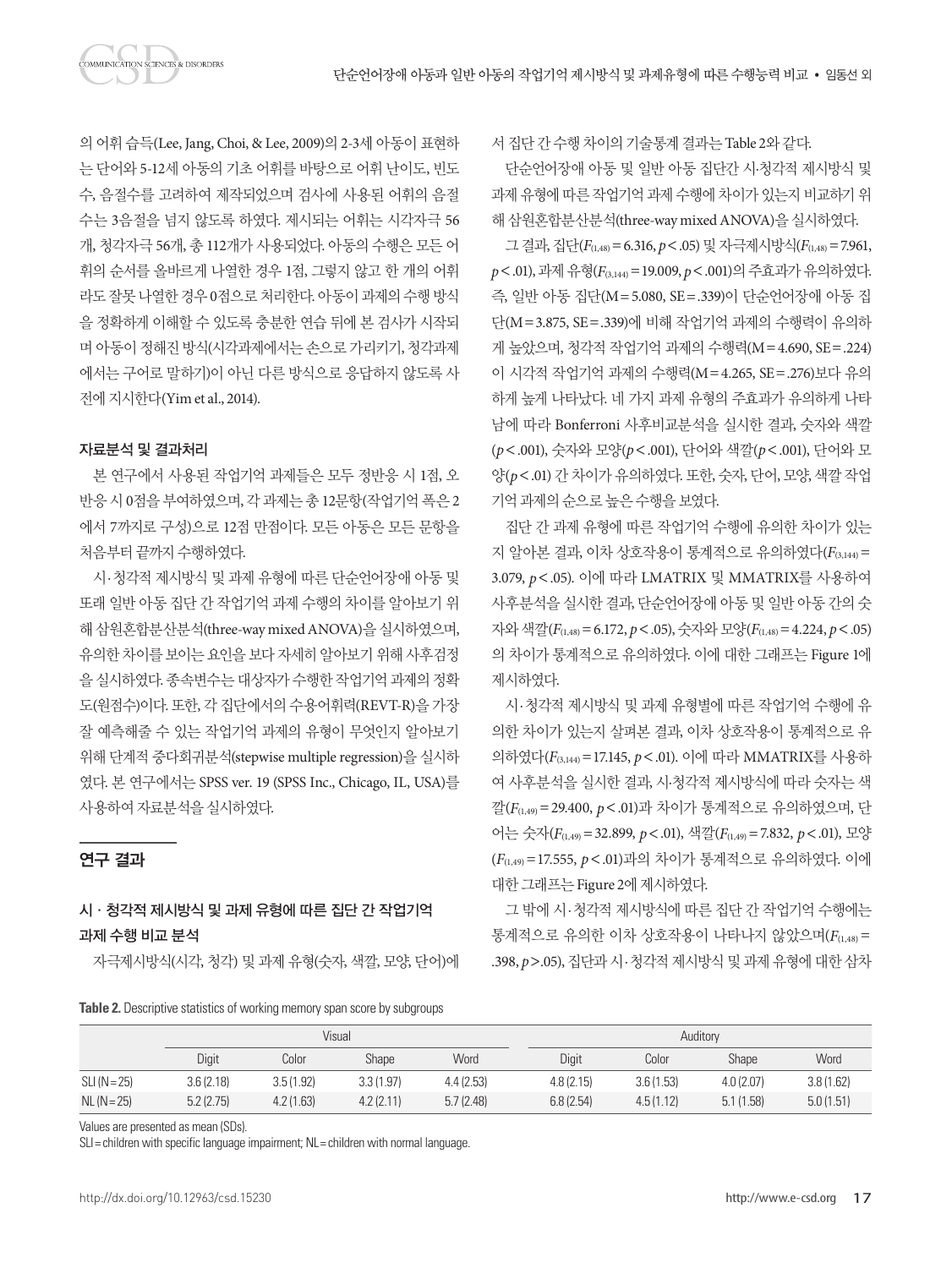



Figure 1. Working memory task score by group and task type (span score). SLI= children with specific language impairment; NL= children with normal language. \**p* < .05.

상호작용역시유의하지않았다(*F*(3,144)=.107, *p*>.05).

#### 단순언어장애 아동 및 일반 아동 집단의 수용어휘력 예측 요인

단순언어장애 아동 및 일반 아동의 수용어휘력(REVT-R)을 예 측해주는 요인으로 어떤 작업기억 과제가 통계적으로 가장 유의미 한지 알아보기 위해 시각-숫자(visual-digit), 시각-색깔(visual-color), 시각-모양(visual-shape), 시각-단어(visual-word), 청각-숫자 (auditory-digit), 청각-색깔(auditory-color), 청각-모양(auditoryshape), 청각-단어(auditory-word) 폭 작업기억 과제 8가지를 독립 변수로 하여 단계적 중다회귀분석(stepwise multiple regression)을 실시하였다.

그 결과, 단순언어장애 아동 집단에서 수용어휘력(REVT-R)을 유의하게 예측해주는 과제로는 시각-단어(visual-word), 청각-단어 (auditory-word) 폭 작업기억으로 나타났다. 즉, 시각-단어 과제 단 독으로 입력했을 경우 수용어휘력 예측량은 58.8% (*F*(1,23)=32.772, *p*<.001, *R*<sup>2</sup> =.588)이며, 시각-단어 과제에 청각-단어 폭 작업기억 을 추가로 입력할 경우 수용어휘력을 66.5% 예측해줄 수 있는 것으 로나타났다(*F*(2,22)=21.860, *p*<.001, *R*<sup>2</sup> =.665).

한편, 또래 일반 아동 집단은 청각-숫자(auditory-digit), 청각-단 어(auditory-word) 폭 작업기억이 수용어휘력을 유의하게 예측해 주는 과제로 나타났다. 즉, 청각-숫자 과제 단독으로 입력했을 경우 수용어휘력 예측량은 61.4% ( $F_{(1,23)}$ =36.567,  $p$ <.001,  $R^2$ =.614)이 며, 청각-숫자 과제에 청각-단어 폭 작업기억을 추가로 입력할 경우 수용 어휘력을 69.0% 예측해줄 수 있는 것으로 나타났다(F<sub>(2,22)</sub> =  $24.533, p < .001, R^2 = .690$ ).

#### 논의 및 결론

본 연구는 만 4-8세의 단순언어장애 및 일반 아동을 대상으로 (1) 자극 제시방식(시각, 청각) 및 자극 유형(숫자, 색깔, 모양, 단어) 에 따른 작업기억 과제 수행의 차이를 검토하고, (2) 이에 따라 제작



**Figure 2.** Working memory task score by modality and task type (span score).  $*p$  < .01.

된 8가지 작업기억 과제 중 각 집단의 수용어휘력을 가장 잘 예측 해줄수있는과제가무엇인지알아보고자하였다.

연구 결과, 단순언어장애 아동 집단이 생활연령을 일치시킨 일 반 아동 집단에 비해 작업기억 과제 수행력이 유의하게 낮은 것으 로 나타나, 단순언어장애 아동의 단기기억 또는 작업기억의 결함을 밝힌 다수의 선행연구 결과(Archibald & Gathercole, 2006; Gathercole & Baddeley, 1990; Montgomery, 2002)들과 일치하였다. 나 아가 본 연구에서는 자극 제시방식 및 과제 유형을 세분화하여 8가 지 작업기억 과제를 구성하고 이에 따른 수행력을 검토하여 선행연 구들과 동일한 결과를 가져온 바, 단순언어장애 아동이 일반 아동 에 비해 작업기억에 제한이 있음을 밝힌 선행연구 결과들을 더욱 공고히 한다고 할 수 있다. 즉, 시각 또는 청각 통로를 통해 들어온 다양한 형태의 정보들은 '음운루프'와 '시공간 스케치패드'와 같은 작업기억장치에 잘 저장되어야 할 뿐 아니라 저장된 정보를 잘 활 용할 수 있도록 상위체계인 중앙집행장치와도 긴밀한 상호작용이 이루어져야 하는데, 단순언어장애 아동의 경우 용량 및 저장, 활용 계획 및 그에 따른 처리와 인출에서 상대적으로 비효율적인 특성 을 내재적으로 가지고 있을 가능성에 주목한 선행연구 결과들을 지지한다.

연구 결과, 선행연구(Gillam, Cowan, & Marler, 1998)와 마찬가 지로 청각적 작업기억 과제의 수행력이 시각적 작업기억 과제의 수 행력에 비해 유의하게 높게 나타났는데, 이는 본 연구의 과제에서 사용된 자극의 특징으로 설명할 수 있다. 본 연구의 숫자, 색깔, 모 양, 단어의 네 가지 과제 유형에서 사용된 각 자극들은 시각적 방식 과 청각적 방식으로 이원적으로 제시되나, 모두 언어적으로 부호화 할 수 있는 것들로 구성되었다. 즉, 각각의 자극은 시각과 청각 어떠 한 방식으로 제시되든지 어휘로 표현할 수 있으며, 따라서 연구 대 상 아동은 자극 제시와 동시에 이름찾기 등 언어적 부호화 과정을 통하여 과제를 수행하게 된다. Penney (1989)에 의하면 단기기억에 저장되어있는 정보를 회상할 때 청각 영역(자극 및 반응방식)은 시 각 영역에 비해 우수할 수 있다. 음운 정보를 부호화하는 작업은 말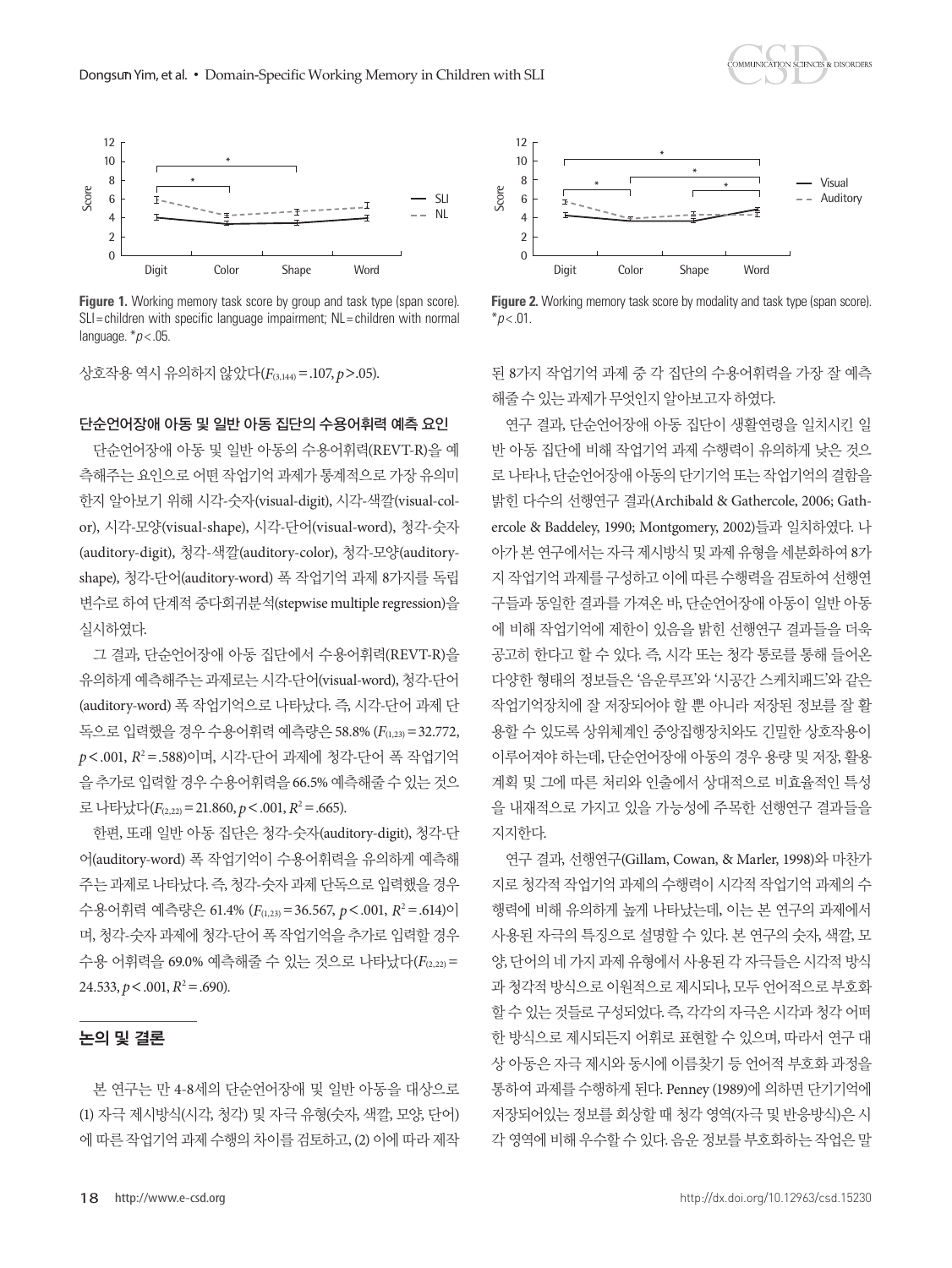소리와 같은 청각적 자극을 기억장치에 입력할 때 거의 자동적으 로 이루어지는데, 시각적 자극을 입력하기 위해서는 추가적으로 처 리 활성화가 필요하므로 좀 더 어려움이 나타날 수 있다. 또한 회상 은 자극 정보를 음운 형태로 만들고, 그것을 내적으로 반복하여 구 어 반응으로 실행하는 과정을 거치는데, 가리키기(pointing) 반응 을 요구하는 시각과제 수행에서는 음운 재부호화 단계가 추가적으 로 필요하다. 음운 정보를 반복하는 과정에서 사용되는 음운 표상 이, 가리키기 반응을 수행하기 위해서 시각적 기반의 표상으로 다 시 되돌아가도록 변형되어야 하기 때문이다(Gillam et al., 1998). 그 러므로 구어로 반응을 요구했을 때보다, 가리키기 반응을 요구할 때 회상률이 더 낮게 나타날 수 있다(Salamé & Baddeley, 1982). 이 렇듯 언어적 부호화에 따른 회상 경로는, 시각적으로 제시된 자극 을 입력하고 내적으로 반복하여 구어 및 비구어적으로 산출하는 과정이 청각적으로 제시된 자극을 처리하는 과정보다 복잡하기 때 문에, 시각적 작업기억 과제의 수행이 청각적 작업기억 과제의 수행 보다낮게나타난것으로보인다.

과제 유형에 따른 작업기억 과제 수행을 비교한 결과, 숫자, 단어, 모양, 색깔 작업기억 과제의 순으로 높은 수행을 보였으며, 사후검 정 결과 숫자와 색깔, 숫자와 모양, 단어와 색깔, 단어와 모양 과제 간 차이가 유의하였다. 색깔 폭 작업기억 과제는 추상성이 높은 자 극의 특성상 본 연구의 대상 아동 연령(4-8세)에서 어려움을 보일 수 있기때문에 시·청각자극 제시방식과상관없이 수행이낮게 나 타난 것으로 보이며, 1음절 자극들로 구성된 숫자 폭 작업기억 과제 는 1-4음절로 구성된 타 과제에 비해 일관되게 1음절로만 구성되어 있으므로 이러한 음절길이 효과로 인해 가장 높은 수행이 나타난 것으로 보인다. 특히 과제 유형에 따른 집단간 작업기억 과제 수행 에서 이차상호작용이 유의한 것으로 나타났는데, 사후검정 결과 숫자와 색깔, 숫자와 모양 과제간의 집단 간 차이가 유의하였다. 즉, 이차상호작용 효과는 숫자 폭 작업기억 과제에서의 집단간 차이가 색깔 폭 작업기억 과제 및 모양 폭 작업기억 과제에서의 차이보다 유의하게큰것에기인한다고할수있다.

한편, 숫자와 색깔, 단어와 숫자, 단어와 색깔, 단어와 모양 과제 간 시청각적 제시방식에 따른 차이가 유의하였다. 특히 이 결과에 서는 단어 폭 작업기억 과제에 한해서 청각보다는 시각적 자극 제 시방식에서 수행이 유의하게 높은 것으로 나타나, 회상 과제에서 청각적 영역의 유리함을 밝힌 선행연구(Gillam et al., 1998)와 상반 되는 결과를 보였다. 어린 아동들의 시각적 작업기억에 대한 선행 연구(Hitch, Halliday, Schaafstal, & Schraagen, 1988)에 의하면, 7 세 이전의 어린 아동들은 시각적 정보를 처리하는 작업기억 과제에 서 그보다 높은 연령의 아동들과 달리 음운적 재부호화의 과정을 거치지 않고 시각적 작업기억 영역인 시공간 스케치패드만을 사용 하는 경향이 있으며, 또한 제시된 자극들의 시각적 유사성이 클수 록 회상 과제의 수행이 낮음을 밝혔다(Brown, 1977). 본 연구에서 사용된 단어 폭 작업기억 과제의 자극들은, 회상 과제에서 청각적 영역의 유리함을 증명한 선행연구들에서 사용된 자극 단어들이 제한된 의미 범주에서 선택되었던 것과는 달리(Gadzella & Whitehead., 1975), 다양한 의미 범주에 속한 단어들이 무작위로 배치되 었다는 데에서 요인을 찾을 수 있을 것으로 보인다. 즉, 제시된 자극 들의 시각적 유사성이 선행연구들에 비해 작았으며, 또한 숫자, 색 깔, 모양 폭 기억과제의 경우 해당 과제 유형이 그 자체로 하나의 범 주였던 반면, 단어 과제는 상대적으로 광범위한 범주에서 가져온 자극들로 구성되어 있어 시각적 정보를 처리하는 데 있어 회상 과 제 수행 시 자극간 충돌 및 간섭을 피할 수 있어 시각-단어 폭 기억 하기과제에서의수행이높을수있었음을추론해볼수있다.

본 연구에서는 자극 제시방식과 과제유형에 따라 8가지로 세분 화한 작업기억 과제 중 아동들의 수용어휘력(REVT-R)을 유의하 게 예측해주는 과제가 무엇인지 검토하였다. 그 결과 단순언어장애 아동 집단의 수용어휘력을 유의하게 예측해주는 과제는 시각-단 어, 청각-단어 폭 작업기억 과제인 것으로 나타났으며, 일반 아동 집 단의 수용어휘력은 청각-숫자, 청각-단어 폭 작업기억 과제가 유의 하게 예측하는 것으로 나타났다. 단순언어장애 아동 집단의 경우 수용어휘력의 예측요인으로서 청각-단어 폭 작업기억 과제가 도출 된 것은 일반 아동 집단과 일치하나, 시각-단어 폭 작업기억 과제가 또 다른 예측요인으로 꼽힌 것을 주목할 만하다. 이러한 결과는 수 용어휘력을 예측하는 요인으로서 단순언어장애 아동 집단은 자극 제시방식보다 과제유형이, 일반 아동 집단은 자극 제시방식이 상대 적으로 중요한 요인임을 추론해볼 수 있다. 즉, 단순언어장애 아동 집단에서는 자극의 제시방식이 달라지더라도 '단어'과제의 수행이 일관적으로 수용어휘력을 예측해주는 요인으로 나타났으며, 이는 '단어'를 청각 및 시각적으로 저장하고 처리하는 능력이 높을수록 이들 아동 집단의 수용어휘력이 높음을 의미한다. 반면, 일반 아동 집단의 경우 숫자 또는 단어 자극으로 구성된 과제를 '청각'적으로 제시하였을 때 수용어휘력을 유의하게 예측하는 것으로 나타난 바, 일반 아동 집단에서는 성공적인 어휘 습득을 위해 청각적 정보 를 정확히 인식하고 저장하여 인출해낼 수 있는 능력이 중요함을 확인할수있다.

본 연구는 작업기억 과제를 자극의 제시방식과 과제의 유형에 따 라 8가지로 세분화하여 단순언어장애 아동 집단과 일반 아동 집단 간 수행 차이를 비교하고 분석하였다. 그 결과 단순언어장애 아동 집단의 작업기억 용량이 일반 아동 집단에 비해 제한적임을 확인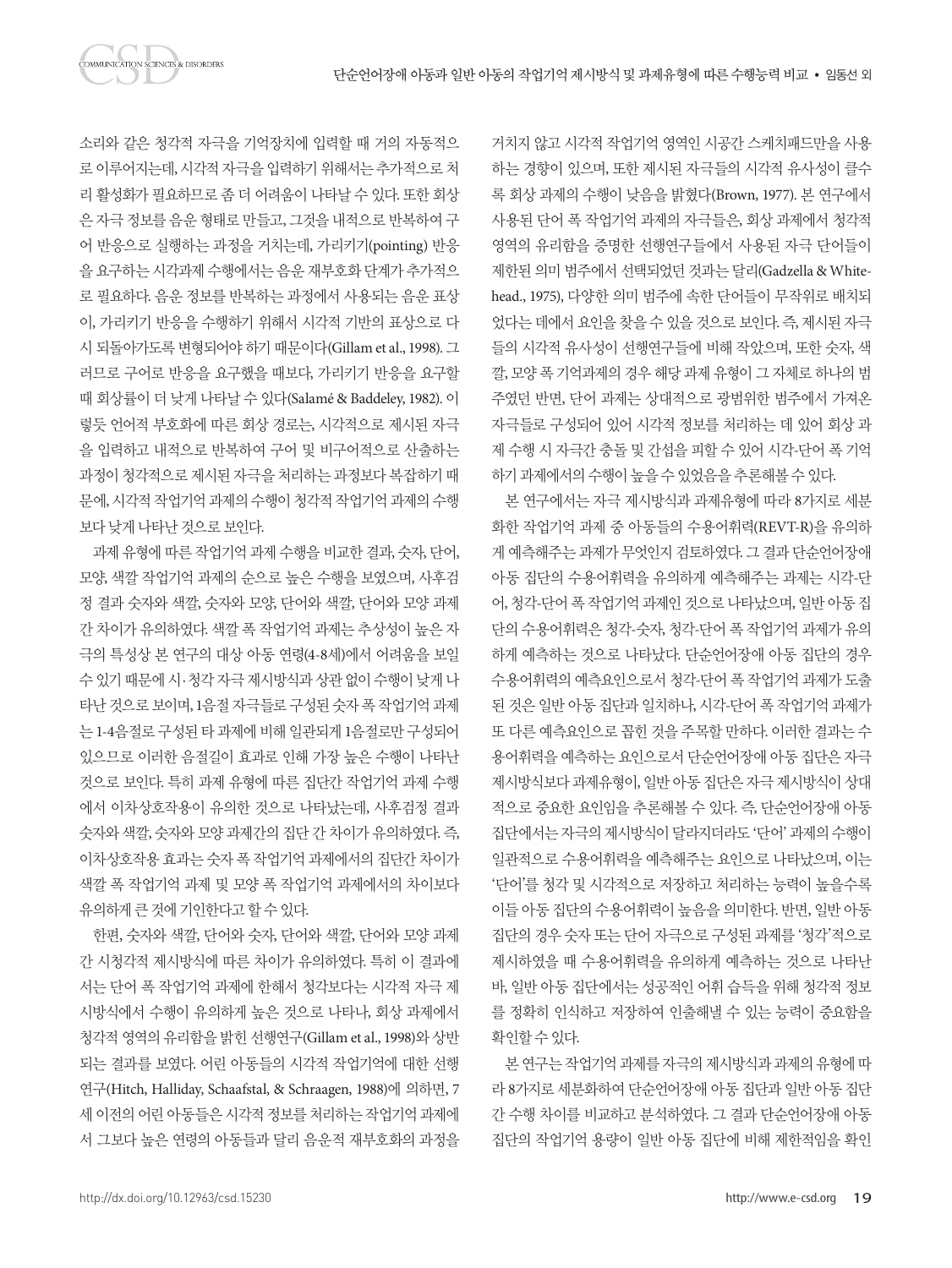

하였고, 자극 제시방식과 과제유형에 따른 효과가 두 집단 간 다르 게 작용함을 밝혔다. 또한 단순언어장애 아동의 경우 단어 폭 작업 기억 과제가 수용어휘력을 유의하게 예측하는 것으로 나타나 이들 아동의 어휘 학습에 언어성 작업기억이 갖는 중요성을 확인할 수 있었다. 특히 수용어휘력 예측과제를 가장 잘 예측해주는 과제로 단순언어장애 아동 집단에서는 시각-단어, 일반 아동 집단에서는 청각-숫자 폭 작업기억으로 자극 제시방식 및 과제유형 모두 다르 게 나타난 결과는, 단순언어장애 아동의 평가뿐 아니라 효과적인 중재를 위해 감각적 제시 및 자극 유형의 선택에서 세심한 고려가 필요하다는 중요한 의미를 지닌다.

본 연구는 단순언어장애 아동 및 일반 아동 50명을 대상으로 다 양한 작업기억 과제의 수행을 비교하였다. 각 집단의 표본수는 25 명이며 연령의 분포는 4-8세로 학령전기 및 학령기에 걸쳐 있다. 일 반적으로 작업기억은 청소년기까지 꾸준히 발달하는 것으로 알려 져 있는데(Gathercole, Pickering, Ambridge, & Wearing, 2004), 선 행연구에 의하면 학령전기의 어린 아동과 7세 이후의 좀 더 높은 연 령의 아동간 작업기억 수행 및 기억전략에는 차이가 있다(Conrad, 1971; Hitch et al., 1983). 그러나 본 연구에서는 작업기억이 발달하 기 시작하는 연령으로 알려진 4세와 학령기에 접어든 7-8세 아동 집단 간의 차이가 고려되지 않았다는 제한점이 있으므로, 연령별 표본의 크기를 크게 하고 학령전기와 학령기를 구분하여 작업기억 과제 수행의 차이를 비교함으로써 연구의 타당성을 높이는 후속연 구가 필요하다. 또한 본 연구에서는 생활연령 일치 집단만을 통제 집단으로 고려하였는데, 집단 간 어휘력의 차이가 연구 결과에 영 향을 미쳤을 수 있으므로 언어연령을 일치시킨 통제집단과의 비교 연구가 필요할 것으로 보인다. 마지막으로, 단순언어장애 아동 집 단의 수용어휘력 예측요인으로 단어 폭 작업기억 과제가 도출된 바, 단순언어장애 아동 집단을 대상으로 단어 폭 작업기억 중재를 실시하여 수용어휘력에 미치는 영향을 살펴보는 후속연구로써 본 연구의 결과를 공고히 할 수 있을 것이다.

#### **REFERENCES**

- Adams, A. M., & Gathercole, S. E. (1995). Phonological working memory and speech production in preschool children. *Journal of Speech, Language, and Hearing Research, 38,* 403-414.
- Alt, M. (2013). Visual fast mapping in school-aged children with specific language impairment. *Topics in Language Disorders, 33,* 328-346.
- Archibald, L. M., & Gathercole, S. E. (2006). Short-term and working memory in specific language impairment. *International Journal of Language &*

*Communication Disorders, 41,* 675-693.

- Archibald, L. M., & Gathercole, S. E. (2007). The complexities of complex memory span: storage and processing deficits in specific language impairment. *Journal of Memory and Language, 57,* 177-194.
- Baddeley, A. (1992). Working memory. *Science, 255,* 556-559.
- Baddeley, A. (1998). Random generation and the executive control of working memory. *The Quarterly Journal of Experimental Psychology: Section A, 51,* 819-852.
- Baddeley, A. (2000). The episodic buffer: a new component of working memory? *Trends in Cognitive Sciences, 4,* 417-423.
- Baddeley, A. D. (2002). Is working memory still working? *European Psychologist, 7,* 85-97.
- Bavin, E. L., Wilson, P. H., Maruff, P., & Sleeman, F. (2005). Spatio-visual memory of children with specific language impairment: evidence for generalized processing problems. *International Journal of Language & Communication Disorders, 40*, 319-332.
- Bishop, D. V., & Hsu, H. J. (2015). The declarative system in children with specific language impairment: a comparison of meaningful and meaningless auditory-visual paired associate learning. *Biomedcentral Psychology, 3,* 1-12.
- Brown, R. M. (1977). An examination of visual and verbal coding processes in preschool children. *Child Development, 48,* 38-45.
- Conrad, R. (1971). The chronology of the development of covert speech in children. *Developmental Psychology, 5,* 398-405.
- Danahy, K., Windsor, J., & Kohnert, K. (2007). Counting span and the identification of primary language impairment. *International Journal of Language & Communication Disorders, 42,* 349-365.
- Dollaghan, C., & Campbell, T. F. (1998). Nonword repetition and child language impairment. *Journal of Speech, Language, and Hearing Research, 41,*  1136-1146.
- Gadzella, B. M., & Whitehead, D. A. (1975). Effects of auditory and visual modalities in recall of words. *Perceptual and Motor Skills, 40,* 255-260.
- Gathercole, S. E., & Baddeley, A. D. (1990). Phonological memory deficits in language disordered children: is there a causal connection? *Journal of Memory and Language, 29,* 336-360.
- Gathercole, S. E., Pickering, S. J., Ambridge, B., & Wearing, H. (2004). The structure of working memory from 4 to 15 years of age. *Developmental Psychology, 40,* 177-190.
- Gathercole, S. E., Willis, C. S., Baddeley, A. D., & Emslie, H. (1994). The children's test of nonword repetition: a test of phonological working memory.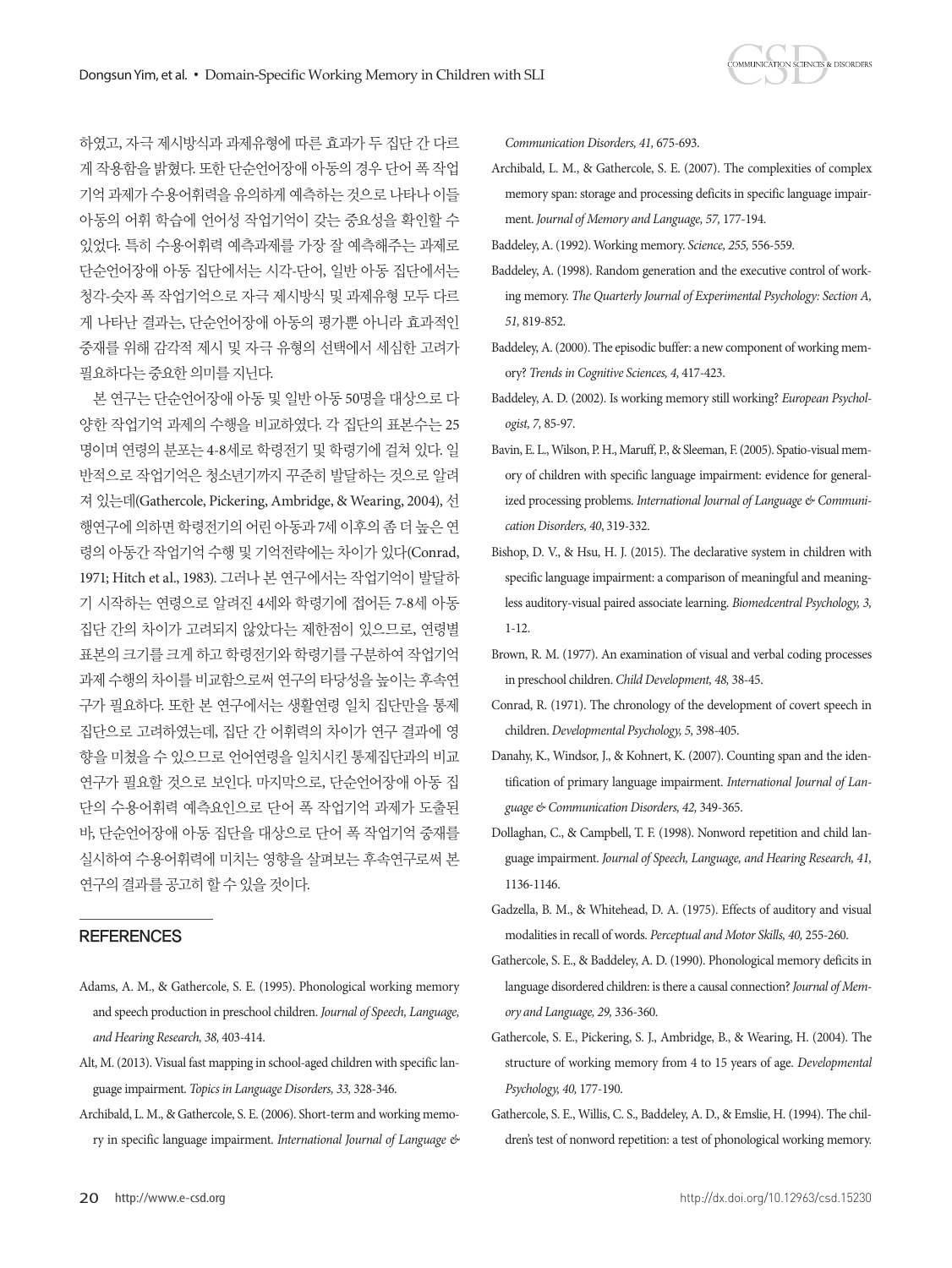*Memory, 2,* 103-127.

- Gaulin, C. A., & Campbell, T. F. (1994). Procedure for assessing verbal working memory in normal school-age children: some preliminary data. *Perceptual and Motor Skills, 79,* 55-64.
- Gillam, R. B., Cowan, N., & Marler, J. A. (1998). Information processing by school-age children with specific language impairment evidence from a modality effect paradigm. *Journal of Speech, Language, and Hearing Research, 41,* 913-926.
- Herlitz, A., Airaksinen, E., & Nordström, E. (1999). Sex differences in episodic memory: the impact of verbal and visuospatial ability. *Neuropsychology, 13,* 590-597.
- Hitch, G. J., Halliday, M. S., Hulme, C., Le Voi, M. E., Routh, D. A., & Conway, A. (1983). Working memory in children. *Philosophical Transactions of the Royal Society B: Biological Sciences, 302,* 325-340.
- Hitch, G. J., Halliday, S., Schaafstal, A. M., & Schraagen, J. M. C. (1988). Visual working memory in young children. *Memory & Cognition, 16,* 120- 132.
- Hong, H. J., & Yim, D. S. (2014). Working memory subsystems and receptive vocabulary in children with specific language impairment. *Journal of Speech-Language & Hearing Disorders, 23,* 35-44.
- Keum, B. R., Kim, Y. T., & Lee, E. J. (2010). Nonlinguistic performance in Korean children with specific language impairments. *Korean Journal of Communication Disorders, 15,* 592-602.
- Kim, S. J., & Kim, Y. T. (2006). Development of phonological awareness abilities of normal children in the age 5 and 6 through phonological elision task and its correlation to other phonological processing abilities. *Korean Journal of Communication Disorders, 11,* 16-28.
- Kim, W. S., & Lee, S. Y. (2013). A literature review of working memory in children with language disorders. *Journal of Speech-Language & Hearing Disorders, 22,* 119-143.
- Kim, Y. T., Hong, G. H., Kim, K. H., Jang, H. S., & Lee, J. Y. (2009). *Receptive & expressive vocabulary test (REVT).* Seoul: Seoul Community Rehabilitation Center.
- Kweon, Y. H., & Kim, Y. W. (2004). Relation of verbal working memory to sentence comprehension in children with specific language impairment. *Korean Journal of Communication Disorders, 9,* 33-48.
- Lee, H. R., Jang, Y. K., Choi, Y. R., & Lee, S. B. (2009). Lexical acquisition of Korean infants: characteristics of early expressive vocabulary. *Journal of Speech-Language & Hearing Disorders, 18,* 65-80.
- Leonard, L. B. (1998). *Children with specific language impairment.* Cambridge,

MA: MIT Press.

- Leonard, L. B., Weismer, S. E., Miller, C. A., Francis, D. J., Tomblin, J. B., & Kail, R. V. (2007). Speed of processing, working memory, and language impairment in children. *Journal of Speech, Language, and Hearing Research, 50,* 408-428.
- Lewin, C., Wolgers, G., & Herlitz, A. (2001). Sex differences favoring women in verbal but not in visuospatial episodic memory. *Neuropsychology, 15,* 165-173.
- Martin, N., & Brownell, R. (2005). *Test of auditory processing skills* (3rd ed.). Novato, CA: Academic Therapy Publications.
- Marton, K., & Schwartz, R. G. (2003). Working memory capacity and language processes in children with specific language impairment. *Journal of Speech, Language, and Hearing Research, 46,* 1138-1153.
- Montgomery, J. W. (1993). Haptic recognition of children with specific language impairment: effects of response modality. *Journal of Speech, Language, and Hearing Research, 36,* 98-104.
- Montgomery, J. W. (2000). Verbal working memory and sentence comprehension in children with specific language impairment. *Journal of Speech, Language, and Hearing Research, 43,* 293-308.
- Montgomery, J. W. (2002). Understanding the language difficulties of children with specific language impairments: does verbal working memory matter? *American Journal of Speech-Language Pathology, 11,* 77-91.
- Moon, S. B., & Byun, C. J. (1997). *Korean-Kaufman Assessment Battery for Children (K-ABC).* Seoul: Hakjisa.
- Penney, C. G. (1989). Modality effects and the structure of short-term verbal memory. *Memory & Cognition, 17,* 398-422.
- Poppen, R., Stark, J., Eisenson, J., Forrest, T., & Wertheim, G. (1969). Visual sequencing performance of aphasic children. *Journal of Speech, Language, and Hearing Research, 12,* 288-300.
- Riccio, C. A., Cash, D. L., & Cohen, M. J. (2007). Learning and memory performance of children with specific language impairment (SLI). *Applied Neuropsychology, 14,* 255-261.
- Salamé, P., & Baddeley, A. (1982). Disruption of short-term memory by unattended speech: implications for the structure of working memory. *Journal of Verbal Learning and Verbal Behavior, 21,* 150-164.
- Shin, M. J., & Kim, Y. T. (2002). *Urimal Workbook of Articulation and Phonology (U-WAP).* Seoul: Hakjisa.
- Smyth, M. M., & Scholey, K. A. (1996). The relationship between articulation time and memory performance in verbal and visuospatial tasks. *British Journal of Psychology, 87,* 179-191.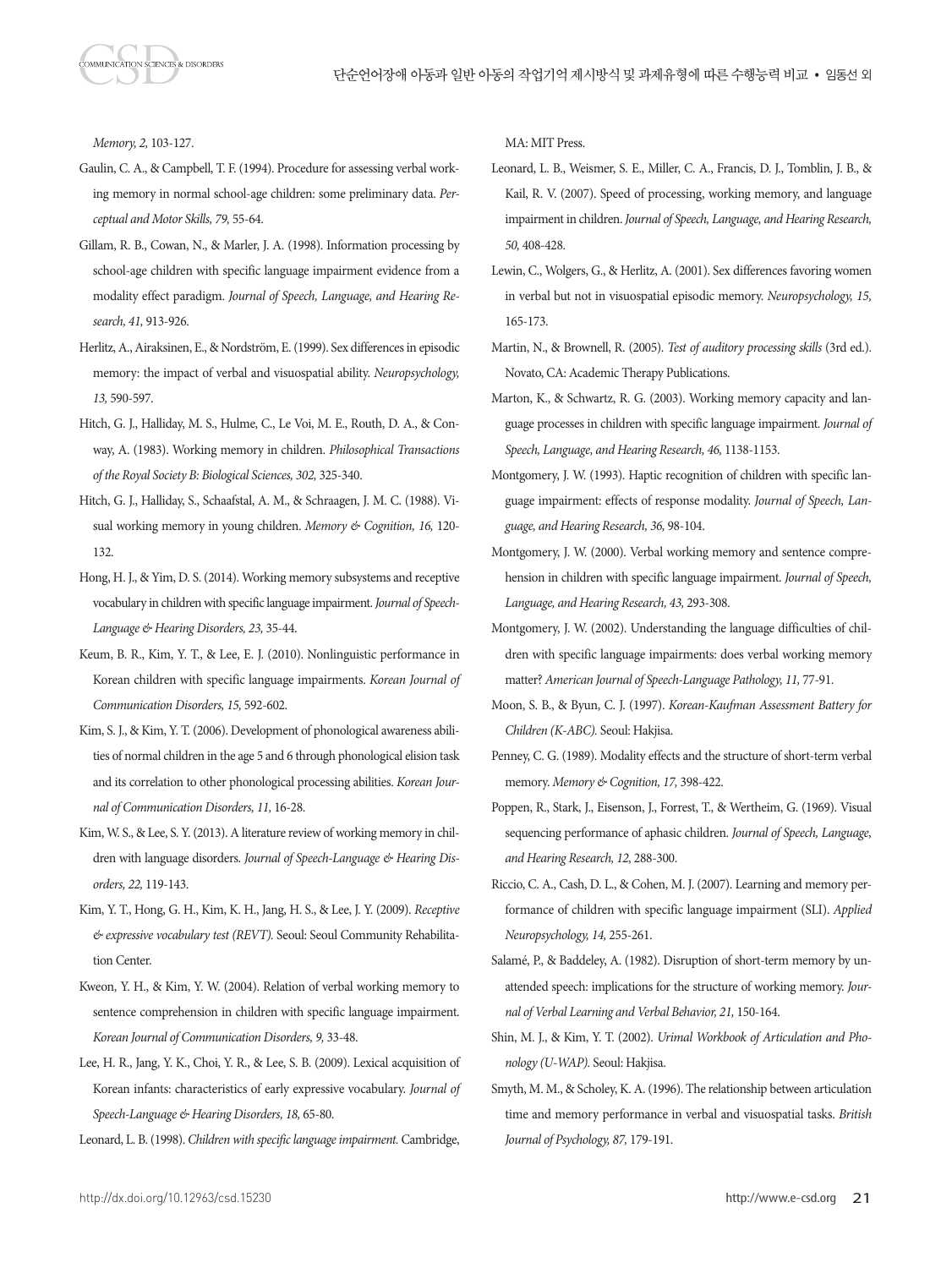

- Swanson, H., & Siegel, L. (2001). Elaborating on working memory and learning disabilities. *Issues in Education, 7,* 107-129.
- Thorndike, R. L., Hagen, E. P., & Sattler, J. M. (1986). *Stanford-Binet intelligence scale* (4th ed.). Chicago, IL: Riverside Publishing Company.
- Weismer, S. E., Evans, J., & Hesketh, L. J. (1999). An examination of verbal working memory capacity in children with specific language impairment. *Journal of Speech, Language, and Hearing Research, 42,* 1249-1260.

Weismer, S. E., Tomblin, J. B., Zhang, X., Buckwalter, P., Chynoweth, J. G., &

Jones, M. (2000). Nonword repetition performance in school-age children with and without language impairment. *Journal of Speech, Language, and Hearing Research, 43,* 865-878.

Yim, D. S., Yang, Y. H., Bae K. R., & Han, J. Y. (2014). Gender differences on domain-specific working memory tasks and its relationship to receptive vocabulary. Proceedings of the American Speech-Language-Hearing Association (ASHA). Orlando, Florida.